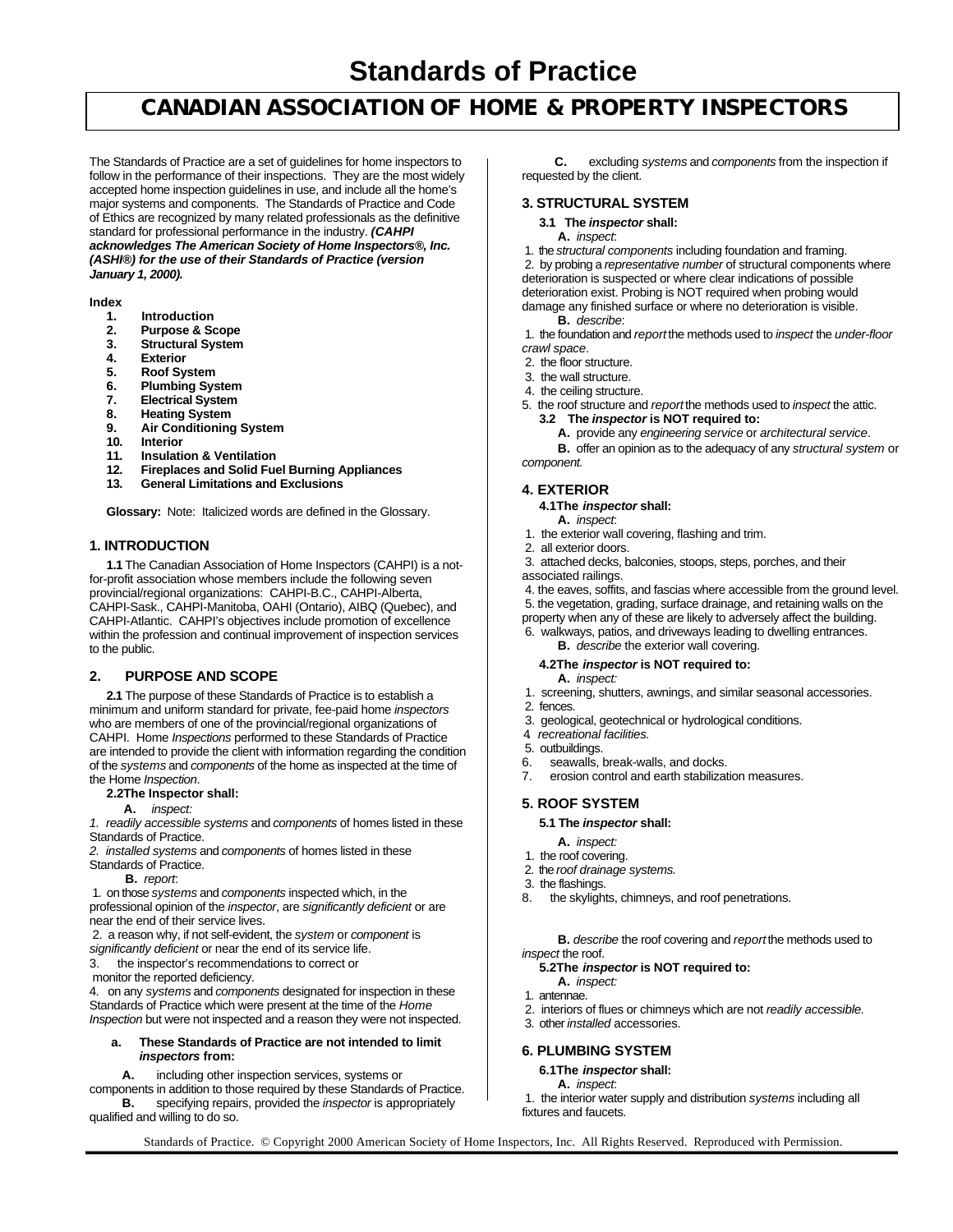# **Standards of Practice – con't…**

- 2. the drain, waste and vent *systems* including all fixtures.
- 3. the water heating equipment.
- 4. the vent systems, flues, and chimneys.
- 5. the fuel storage and fuel distribution *systems.*
- 6. the drainage sumps, sump pumps, and related piping.

# **B.** *describe*:

- 9. the water supply, drain, waste, and vent piping materials.
- 2. the water heating equipment including the energy source.
- 3. the location of main water and main fuel shut-off valves.

# **6.2 The** *inspector* **is NOT required to:**

# **A.** *inspect*:

- 1. the clothes washing machine connections.
- 2. the interiors of flues or chimneys which are not *readily accessible.*
- 3. wells, well pumps, or water storage related equipment.
- 4. water conditioning *systems.*
- 5. solar water heating *systems.*
- 6. fire and lawn sprinkler *systems.*
- 7. private waste disposal *systems*

# **B.** *determine:*

10. whether water supply and waste disposal *systems* are public or private.

2. the quantity or quality of the water supply.

**C.** operate safety valves or shut-off valves.

# **7. ELECTRICAL SYSTEM**

### **7.1 The inspector shall:**

- **A.** *inspect*:
- 1. the service drop.
- 2. the service entrance conductors, cables, and raceways.
- 3. the service equipment and main disconnects.
- 4. the service grounding.
- 5. the interior components of service panels and sub panels.
- 6. the conductors.
- 7. the overcurrent protection devices.
- 8. a *representative number* of *installed* lighting fixtures,
- switches, and receptacles.
- 9. the ground fault circuit interrupters.
	- **B.** *describe*:
- 1. the amperage and voltage rating of the service.
- 2. the location of main disconnect(s) and sub panels.
- 3. the *wiring methods.*

**C.** *report:*

 1. on the presence of solid conductor aluminum branch circuit wiring.

2. on the absence of smoke detectors.

### **7.2The inspector is NOT required to:**

**A.** *inspect:*

- 1. the remote control devices unless the device is the only control device.
- 2. the alarm *systems* and *components.*
- *B.* the low voltage wiring, *systems* and *components.*
- *C.* the ancillary wiring, *systems* and *components* not a part of the primary electrical power distribution *system.*
	- **B.** measure amperage, voltage, or impedance.

# **8. HEATING SYSTEM**

- **8.1The** *inspector* **shall:**
	- **A.** *inspect*
- 1. the *installed* heating equipment.
- 2. the vent systems, flues, and chimneys. **B.** *describe*:
- 
- 1. the energy source.
- 2. the heating method by its distinguishing characteristics.<br>**8.2** The *inspector* is NOT required to: **8.2 The** *inspector* **is NOT required to:**
	- **A.** *inspect:*
- *1.* the interiors of flues or chimneys which are not *readily*
- *accessible.*
- 2. the heat exchanger.
- 3. the humidifier or dehumidifier.
- 4. the electronic air filter.
- 5. the solar space heating *system.* **B.** determine heat supply adequacy or distribution balance.

# **9. AIR CONDITIONING SYSTEMS**

### **9.1 The** *inspector* **shall:**

**A.** *inspect* the *installed* central and through-wall cooling

equipment.

- **B.** *describe:*
- 1. the energy source
- 2. the cooling method by its distinguishing characteristics*.*
	- **9.2 The** *inspector* **is NOT required to:**
		- **A.** *inspect* electronic air filters.
		- **D.** determine cooling supply adequacy or distribution balance.

# **10. INTERIOR**

- **10.1 The** *inspector* **shall:**
	- *A. inspect:*
- 1. the walls, ceilings, and floors.
- 2. the steps, stairways, and railings.
- 3. the countertops and a representative number of *installed* cabinets.
- 4. a *representative number* of doors and windows.
- 5. garage doors and garage door operators.

# **10.2 The** *inspector* **is NOT required to:**

- *A. inspect:*
- 1. the paint, wallpaper, and other finish treatments.
- 2. the carpeting.

Standards of Practice. © Copyright 2000 American Society of Home Inspectors, Inc. All Rights Reserved. Reproduced with Permission.

- 3. the window treatments.
- 4. the central vacuum *systems.*
- 5. the *household appliances.*
- 6*. recreational facilities.*

# **11. INSULATION AND VENTILATION**

- **11.1 The** *inspector* **shall:**
	- **A.** *inspect*:
- 1. the insulation and vapor retarders in unfinished spaces.
- 2. the ventilation of attics and foundation areas.
- 3. the mechanical ventilation *systems.*
	- **B.** *describe*:

 **12.1 The** *inspector* **shall: A.** *inspect*: 1. the *system components.*

**A.** *inspect:* 1. the interiors of flues or chimneys. 2. the firescreens and doors. 3. the seals and gaskets. 4. the automatic fuel feed devices.

2. the chimneys.

2. the vent systems, flues, and chimneys. **B.** *describe*:

1. the fireplaces and solid fuel burning appliances.

**12.2 The inspector is NOT required to:**

1. the insulation and vapor retarders in unfinished spaces.

**11.2 The** *inspector* **is NOT required to: A.** disturb insulation or vapor retarders. **B.** determine indoor air quality.

2. the absence of insulation in unfinished spaces at conditioned surfaces.

**12. FIREPLACES AND SOLID FUEL BURNING APPLIANCES**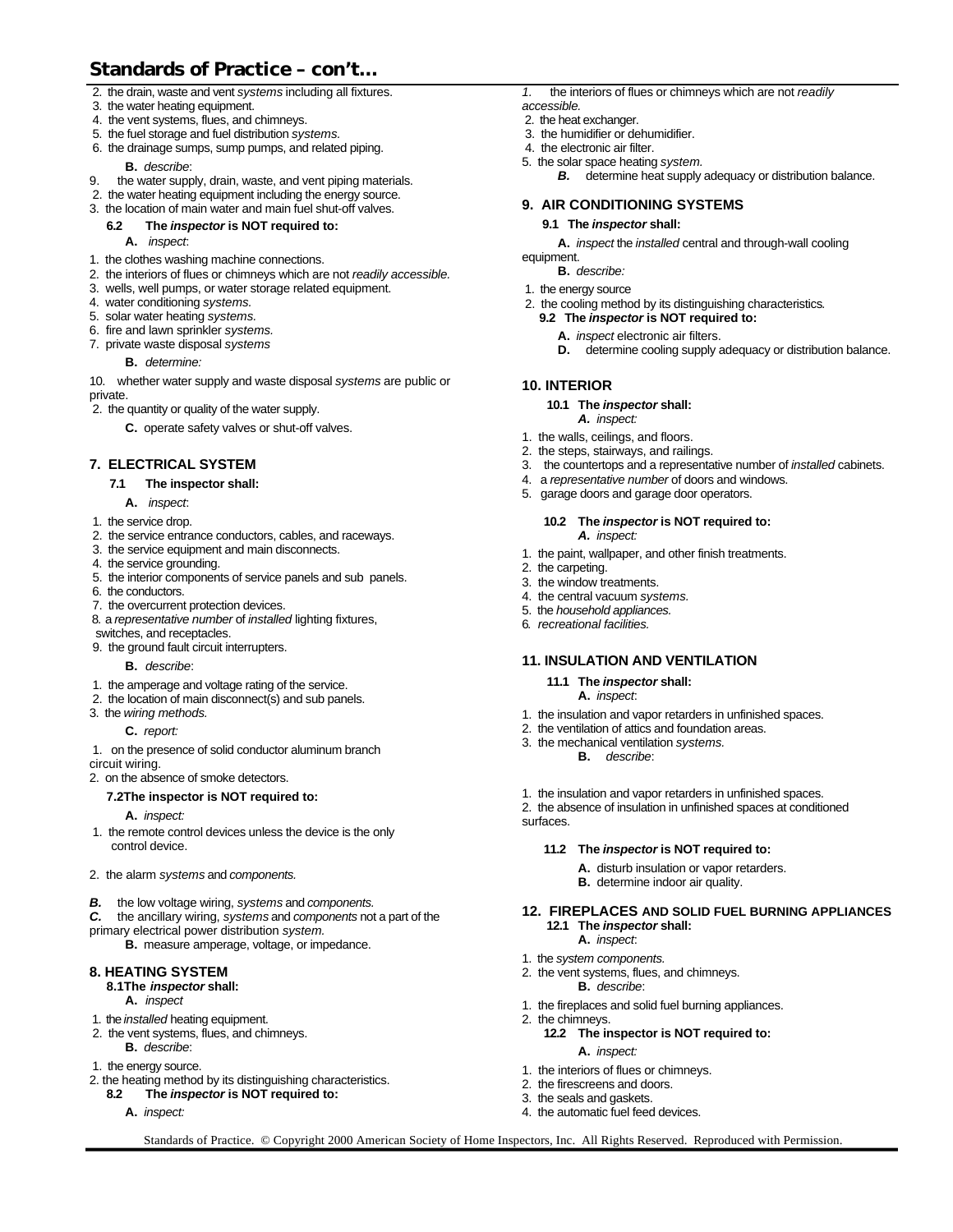# **Standards of Practice – con't…**

5. the mantles and fireplace surrounds.

6. the combustion make-up air devices.

7. the heat distribution assists whether gravity controlled or fan assisted.

- **B.** ignite or extinguish fires.
- **C.** determine draft characteristics.
- **D.** move fireplace inserts or stoves or firebox contents.

# **13. GENERAL LIMITATIONS AND EXCLUSIONS**

### **13.1 General limitations:**

**A.** Inspections performed in accordance with these

- Standards of Practice
- 1. are not *technically exhaustive*.
- 2. will not identify concealed conditions or latent defects.

**B.** These Standards of Practice are applicable to buildings with four or fewer dwelling units and their garages or carports.

### **13.2 General exclusions:**

**A.** The *inspector* is not required to perform any action or make any determination unless specifically stated in these Standards of Practice, except as may be required by lawful authority.

**B.** *Inspectors* are NOT required to determine:

1. the condition of *systems* or *components* which are not *readily accessible.*

2. the remaining life of any *system* or *component.*

3. the strength, adequacy, effectiveness, or efficiency of any *system* or *component.*

4. the causes of any condition or deficiency.

5. the methods, materials, or costs of corrections.

6. future conditions including, but not limited to, failure of *systems* and *components.*

7. the suitability of the property for any specialized use.

8. compliance with regulatory requirements (codes, regulations, laws, ordinances, etc.).

9. the market value of the property or its marketability.

10. the advisability of the purchase of the property.

11. the presence of potentially hazardous plants or animals including, but not limited to wood destroying organisms or diseases harmful to humans.

12. the presence of any environmental hazards including, but not limited to toxins, carcinogens, noise, and contaminants in soil, water, and air.

13. the effectiveness of any *system* installed or methods utilized to control or remove suspected hazardous substances.

- 14. the operating costs of *systems* or *components.*
- 15. the acoustical properties of any *system* or *component.* **C.** *Inspectors* are NOT required to offer:

- 1. or perform any act or service contrary to law
- 2. or perform *engineering* services.

3. or perform work in any trade or any professional service other than *home inspection.*

4. warranties or guarantees of any kind.

**D.** *Inspectors* are NOT required to operate:

1. any *system* or *component* which is *shut down* or otherwise inoperable.

2. any *system* or *component* which does not respond to *normal operating controls.*

3. shut-off valves.

**E.** *Inspectors* are NOT required to enter:

1. any area which will, in the opinion of the *inspector*, likely be dangerous to the *inspector* or other persons or damage the property or its *systems* or *components*.

2. the *under-floor crawl spaces* or attics which are not *readily accessible*.

**F.** *Inspectors* are NOT required to *inspect*:

1. underground items including, but not limited to underground storage tanks or other underground indications of their presence, whether abandoned or active.

*2. systems* or *components* which are not *installed.*

*3. decorative* items.

*4. systems* or *components* located in areas that are not entered in accordance with these Standards of Practice.

5. detached structures other than garages and carports.

6. common elements or common areas in multi-unit housing, such as condominium properties or cooperative housing.

#### **G.** *Inspectors* are NOT required to:

1. perform any procedure or operation which will, in the opinion of the *inspector*, likely be dangerous to the *inspector* or other persons or damage the property or it's *systems* or *components.*

2. move suspended ceiling tiles, personal property, furniture, equipment, plants, soil, snow, ice, or debris.

3. *dismantle* any *system* or *component*, except as explicitly required by these Standards of Practice.

**---------------------**

# **GLOSSARY:**

### *Alarm Systems*

Warning devices, installed or free-standing, including but not limited to; carbon monoxide detectors, flue gas and other spillage detectors, security equipment, ejector pumps and smoke alarms

### *Architectural Service*

Any practice involving the art and science of building design for construction of any structure or grouping of structures and the use of space within and surrounding the structures or the design for construction, including but not specifically limited to, schematic design, design development, preparation of construction contract documents, and administration of the construction contract

### *Automatic Safety Controls*

Devices designed and installed to protect *systems* and *components* from unsafe conditions

### *Component*

A part of a *system*

### *Decorative*

Ornamental; not required for the operation of the essential *systems* and *components* of a home

# *Describe*

To *report* a *system* or *component* by its type or other observed, significant characteristics to distinguish it from other *systems* or *components*

### *Dismantle*

Standards of Practice. © Copyright 2000 American Society of Home Inspectors, Inc. All Rights Reserved. Reproduced with Permission.